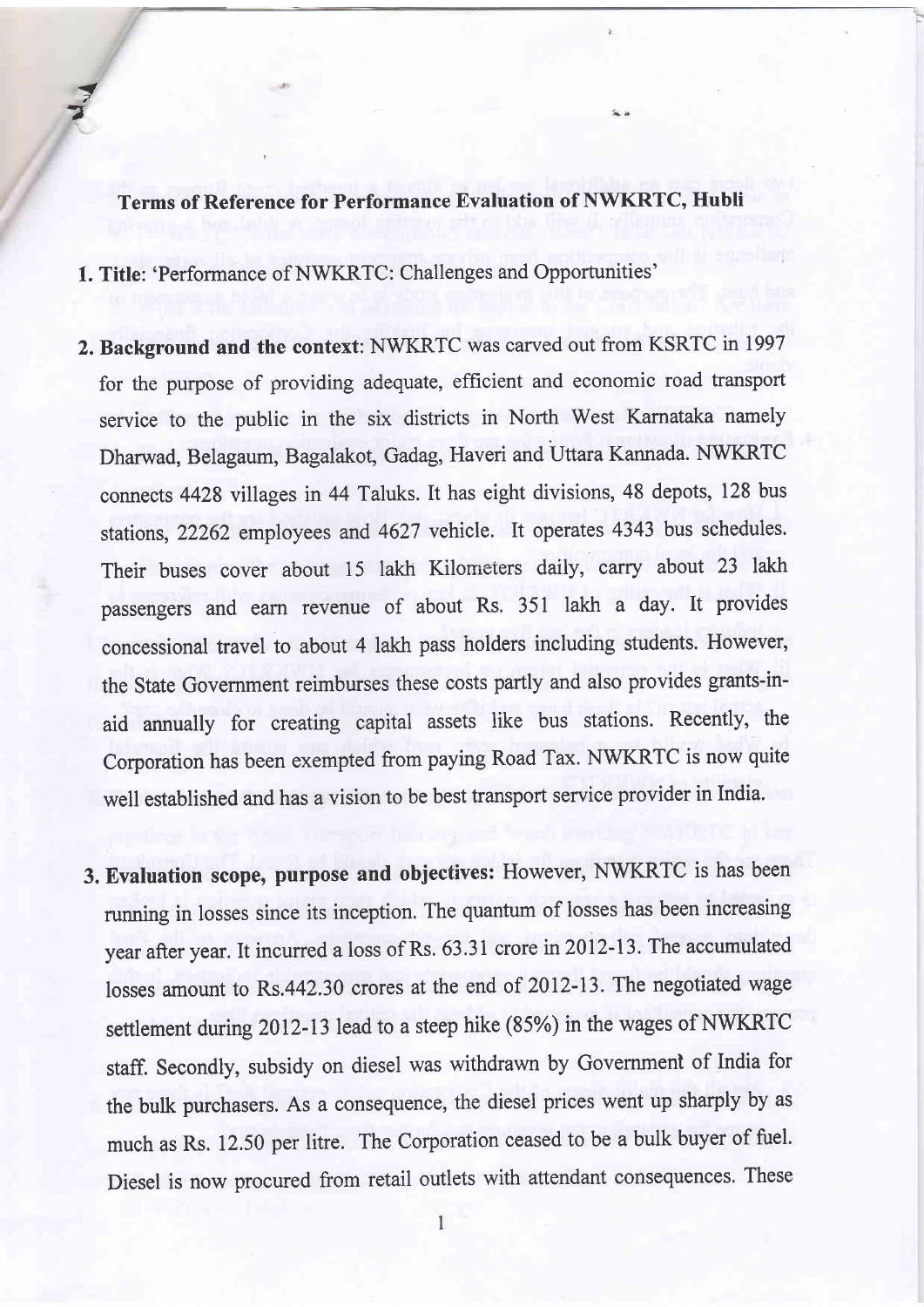two items cast an additional burden of almost a hundred crore Rupees to the Corporation annually. It will add to the existing losses. A third and a growing challenge is the competition from private transport operator of all sorts, sizes, and hues. The purpose of this evaluation study is to make a rapid assessment of the situation and suggest measures for making the Corporation financially viable.

4. Evaluation questions: Following are three major evaluation questions:

- i. How far NWKRTC has met its objectives? How satisfied are the commuters and the local communities?
- ii. What is the rating of NWKRTC in key performance areas with reference to industry leaders in the last five years?
- iii. What is the potential return on investments for NWKRTC? What is the actual return? Is there a gap and if so what should be done to close the gap?
- iv. What would be a balanced score card which can ensure the financial viability of NWKRTC?

These are the major questions for which answers should be found. The Consultant is expected to prepare a research matrix in which each major question is broken down into several sub-questions and sub-sub-questions. Answers to the final questions should be found through appropriate and measureable indicators. In this process, the consultant is expected to address the critical questions like:

a. Are all the major assets of the Corporation put to optimal use? Is there any scope for expanding the revenues any further from these assets?

\

 $\overline{2}$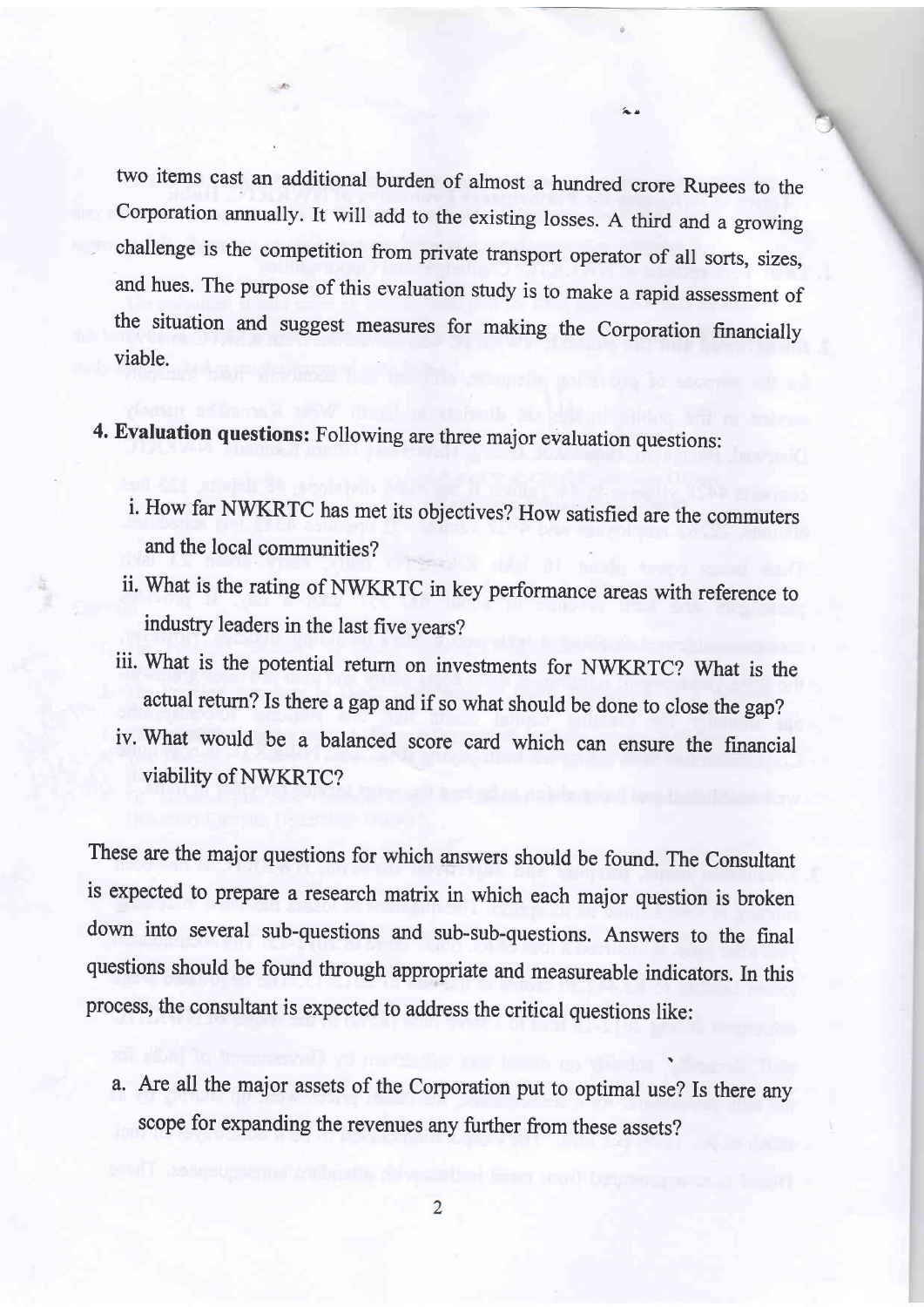- b. Which are the costs growing disproportionately in the last five year in NWKRTC? What does the portfolio analysis reveal? How can NWKRTC contain its fastest growing expenditure items?
- c. What is the effective cost of raising the capital to the Corporation? Are there any cheaper options available in the market? How can NWKRTC tap such sources?
- d. Is there any scope for further optimizing the bus routes of NWKRTC?
- e. How can NWKRTC compete with the local private road transporters effectively?
- Are there any leakages in the ticket and non-ticket revenues in NWKRTC? How to plug the leakages and further improve the revenues? And so on.

Ultimately, the study should address important questions which impinge on the financial performance of NWKR'TC and suggest solutions for making <sup>a</sup> turnaround.

5. Evaluation methodology: The methodology chiefly involves review of the best practices in the Road Transport Industry and bench marking NWKRTC in key performance areas. Much of this analysis can be done based on the already available primary/secondary data. Limited primary data based on direct field observation on selected sites and survey of commuters may have to be collected by the consultants. In addition, the consultant should conduct depth interviews with key stakeholders of NWKRTC.

6. Agency for evaluation: The consultancy work has already been assigned to the Institute of Public Enterprise, a PSU based in Hyderabad by the Department **'Or Of Public 'Enterprises, Govt. of Karnataka at a cost of Rs. 5 lakhs.** 

\

.):

7 I<sub>n</sub>